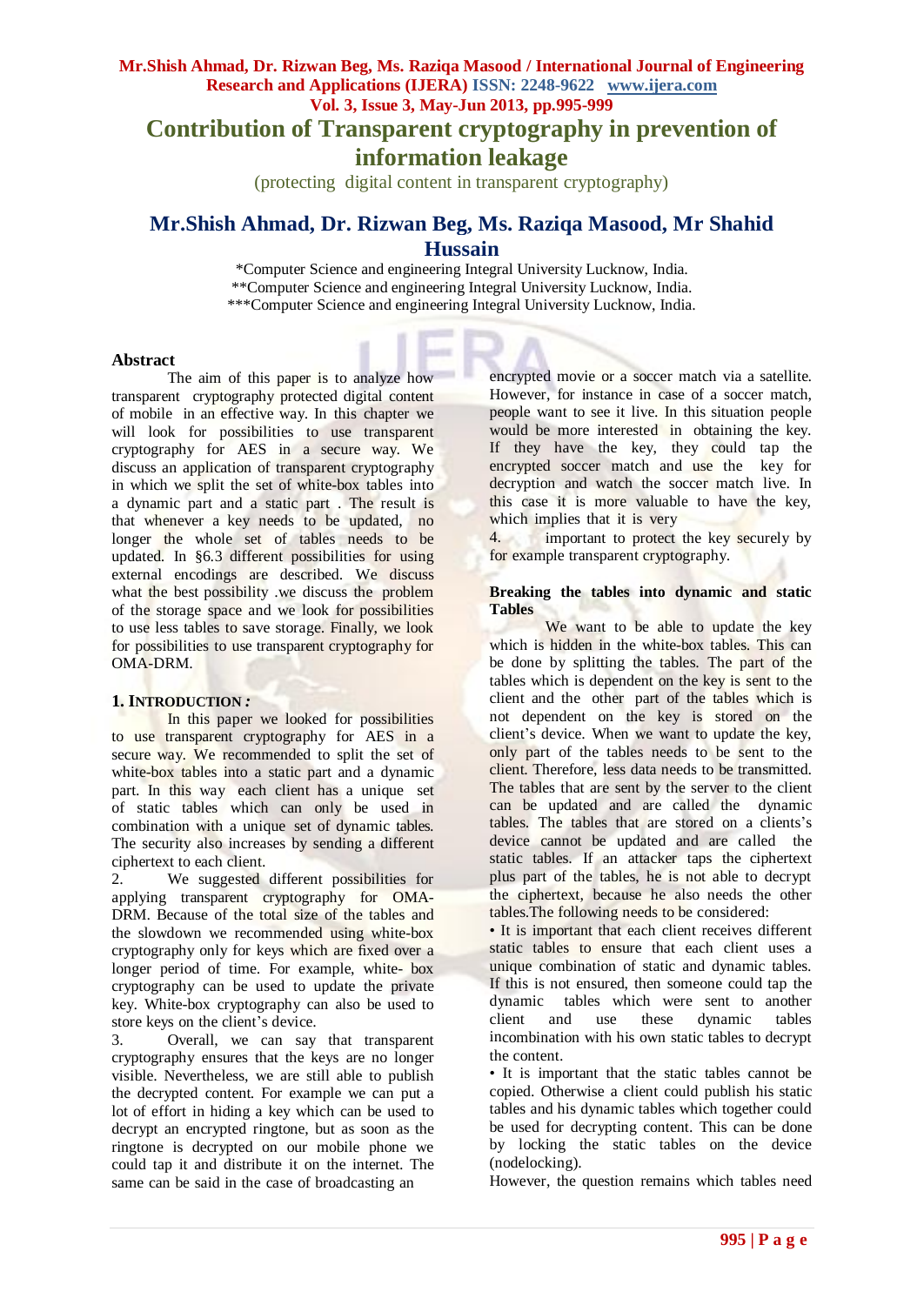to be transmitted and which tables can be stored. There are five types of tables: type Ia, II, III, IV, and Ib. The tables that are dependent on the key are the type II and the type Ib tables. We want to be able to update this key, therefore these tables cannot be fixed on the client's device. The least amount of data a server needs to send are the tables which are dependent on the keys and those are the type II and type Ib tables.

There are several possibilities for partitioning the set of tables into a set of dynamic tables and a set of static tables:

1. Dynamic tables: II, Ib (208 KB) Static tables: Ia, III, IV(544 KB)

2. Dynamic tables: Ia, II, Ib (272 KB) Static tables: III, IV (480 KB)

3. Dynamic tables: II, III, Ib (352 KB) Static tables: Ia, IV (400 KB)

4. Dynamic tables: II, IV, Ib (544 KB) Static tables: Ia, III (208 KB)

5. Dynamic tables: Ia, II, III, Ib (416 KB) Static tables: IV (336 KB)

6. Dynamic tables: II, III, IV, Ib (688 KB) Static tables:  $Ia$  (64 KB)

7. Dynamic tables: Ia, II, IV, Ib (608 KB) Static tables: III (144 KB)

8. Dynamic tables: Ia, II, III, IV, Ib (752 KB) Static tables: -

Partition 8 is the original situation in which all the tables are sent to the client. If an attacker has access to all the tables, the attack can be executed. Therefore, it is not recommended to transmit all the tables over the line.

 The server wants to send the least amount of data. Therefore, the server only wants to send tables which it wants to update, like the tables which are dependent on the key or the tables which represent the external encodings. Two partitions remain:

Dynamic tables: II, Ib (208 KB) Static tables: Ia, ,III, IV (544 KB) (see Figure 15)



# **Figure 15 one of the four mapping for a single AES round**

Dynamic tables: Ia, II, Ib (272 KB) Static tables: III, IV (480 KB)(see Figure 16)



**Figure**

**16 one of the four mappings for a single AES round**

The static keys can be seen as personalization keys, which are unique for each client. The choice between the two possible partitions depends on the choice for the external encodings.

**Bijection Encodings :**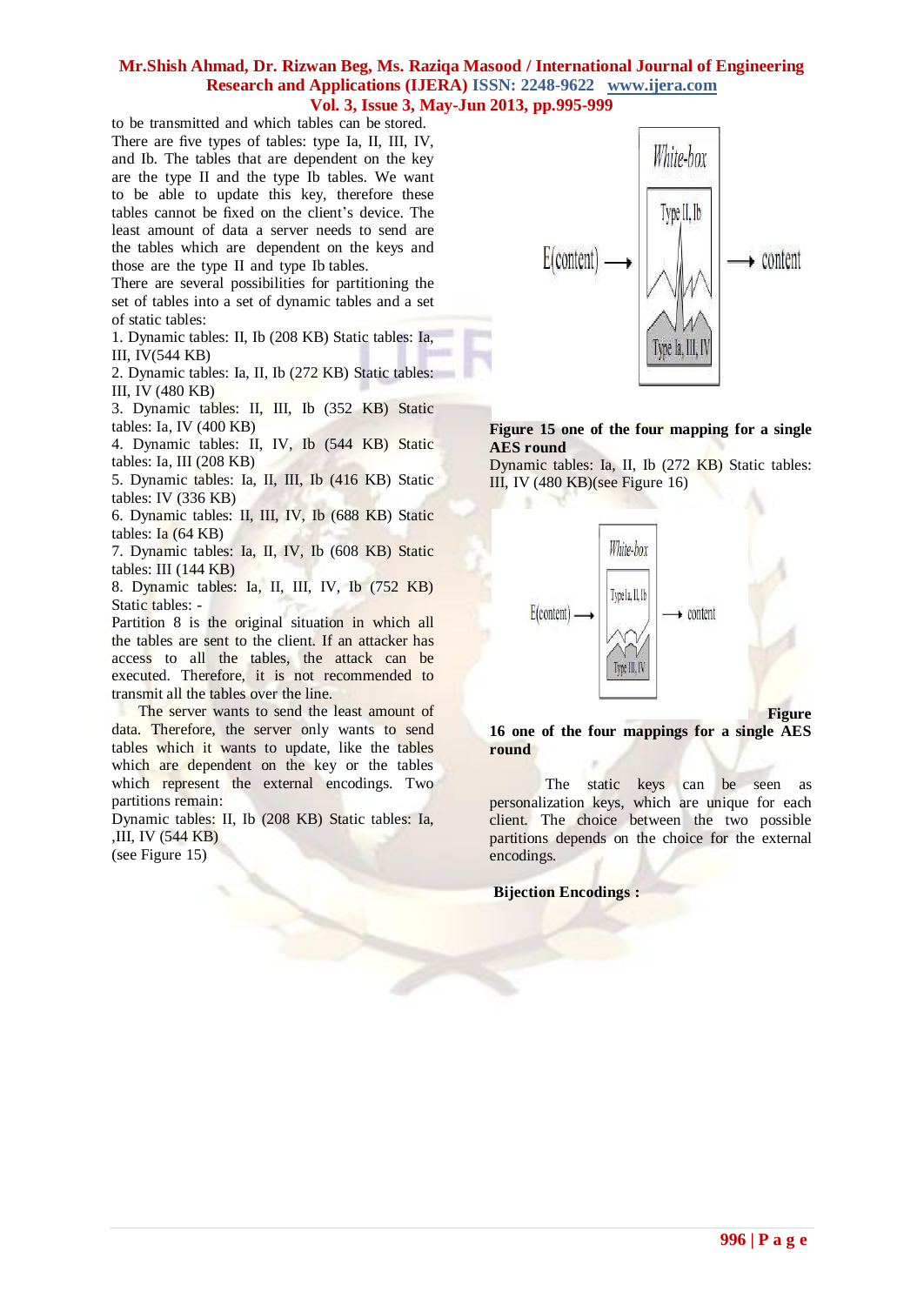| Ro<br>un<br>d <sub>1</sub>                                      | <b>Plain</b><br>text<br>1111000<br>0111112<br>3431111<br>2311111<br>1113 | <b>Ciph</b><br>er<br>text<br>79 2c<br>44 24<br>01 82<br>dd 7f<br>$2d$ f9 | <b>Ava</b><br>lanc<br>he<br>effe<br>ct<br>.437<br>$5\overline{)}$<br>(44) |
|-----------------------------------------------------------------|--------------------------------------------------------------------------|--------------------------------------------------------------------------|---------------------------------------------------------------------------|
|                                                                 |                                                                          | 87<br>e7 78<br>b7 ee<br>30                                               |                                                                           |
| Ro<br>un<br>d2                                                  | 79 f8 cc<br>24 01 82<br>dd 7f 2d<br>f9 87 e7<br>78 b7 ee<br>30           | 4a a9<br>16 11<br>e2 8a<br>9f 67<br>35 30<br>1f 80<br>16 c5<br>b7 cd     | .515<br>3<br>(51)                                                         |
| Ro<br>un<br>d <sub>3</sub>                                      | 4a a9 16<br>11 e2 8a<br>9f 67 35<br>30 1f 80<br>16 c5 b7<br>cd           | C6<br>al 3c<br>37 65<br>8b 29<br>20 45<br>4a 3c<br>36<br>472c<br>2b b7   | .445<br>3(44)<br>$\mathcal{L}$                                            |
| Ro<br>un<br>d<br>10                                             | 21 a1 3c<br>37 65 8b<br>29 20 45<br>4a 3c 36<br>472c<br>2b<br>b7         | 0d 38<br>274c<br>2a 1b<br>34 27<br>87 68<br>3c 2b<br>$1d$ 4a<br>34 23    | .421<br>5(42)<br>$\mathcal{L}$                                            |
| Ap<br>ply<br>ing<br>$C =$<br>F.<br>AE<br>Se.<br>$G^{-1}$<br>(P) | 0d<br>38<br>2a<br>274c<br>1b 34 27<br>87 68 3c<br>2b 1d 4a<br>34 23      | 27 b1<br>3c 37<br>65 8b<br>29 20<br>45 4a<br>3c 36<br>472c<br>2c b8      | .456<br>7(46)<br>$\mathcal{L}$                                            |

#### **First case**

In the first case the server sends the ciphertext

 $C = F \cdot \text{A} \cdot \text{A} \cdot \text{B} \cdot \text{C}^{-1}$ (P) plus the white-box

The advantage of this method is that the

 $C = AESe \cdot G^{-1}(P)$  plus the white-box tables G·AESd. F−1 to the client. The client can use the white-box tables to decrypt the ciphertext to obtain

ciphertext

the plaintext P.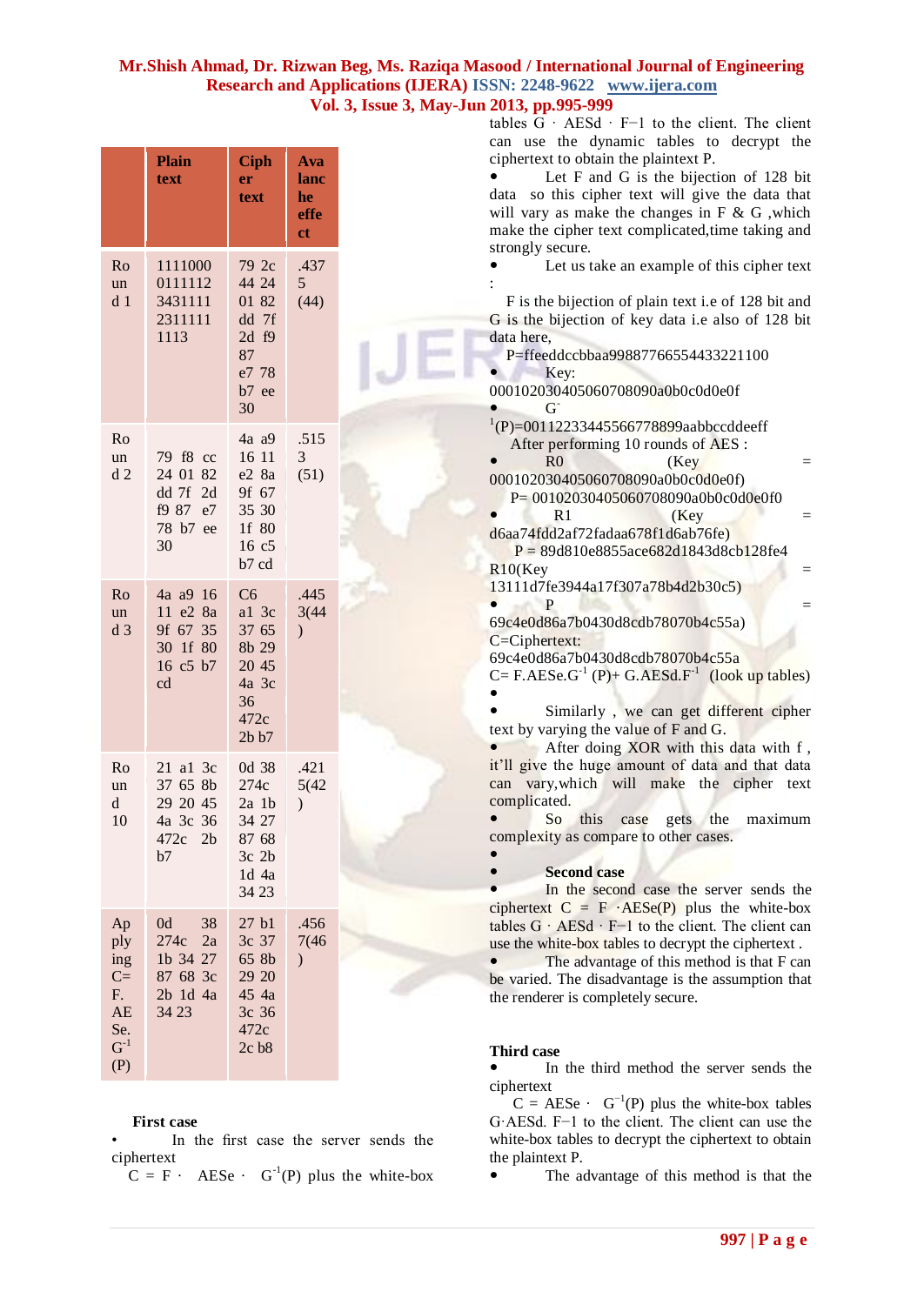server has to send less data. However, it is not a good idea to use the local encryption because it weakens the security.

 Thus, if local encryption is used, then it is not safe to assume that F can be kept secret. If the client knows F, then also the mixing bijections of the type Ia tables and the type II tables can be determined. This will probably make it easier to extract the keys from the tables. More research is needed to determine if knowledge of the bijections will make it easier to extract the keys from the tables.

## **Fourth case**

 In the fourth method the server sends the ciphertext  $C = \text{A} \text{E} \text{S} \text{e}(\text{P})$  plus the white-box tables G · AESd · F−1 to the client. The client encrypts the ciphertext with a stored F. The new ciphertext serves as input to the white-box tables.

 The advantage of this method is that the server has to send less data. However, it is not a good idea to use the local encryption because it weakens the security (see method three). Another advantage is that the server sends the same ciphertext  $C = AESe(P)$  to each client. This is also a disadvantage because once an attacker has found the AES key, he could publish it and everybody could use that key to decrypt the ciphertext. In the other methods the ciphertext is personalized for each user which prevents this from happening.

# $\bullet$

#### **Comparison of all cases**

So on the basis of avalanche effect we can see over here the avalanche effect of case 1 and 2 is much better then othe cases.

 Method one and two are the best methods and three and four are weaker variants which should not be used. The choice between the first and the second method depends on the assumption of security. If a secure renderer can exist the second method is better because P is never available to the client. However, the idea of a secure renderer contradicts the idea of a white- box attack model which we use throughout this document. Thus, using the first method is recommended.

**Conclusion :** We discussed two drawbacks of transparent cryptography. The first drawback is that whenever the key needs to be updated, the whole set of white-box tables needs to be updated too. We solved this problem by splitting the set of tables into a dynamic part and a static part. Each client has a unique set of static tables which can only be used in combination with a unique set of dynamic tables which are sent to him. Because only the dynamic tables are dependent on the key, the server only has to

update the dynamic tables when it wants to update the key. This is also a way to obtain software diversity, because each client needs a unique combination of static and dynamic tables for decryption. A second drawback is that the whole white-box implementation can be used as a key. If an attacker knows to the complete whitebox implementation, he can use the white-box tables to decrypt the content. Therefore, it is important that the static tables cannot be copied. This can be done by locking the static tables on the hardware (nodelocking). More research is needed on the possibility of locking the static tables on hardware.

## **Reference:**

- [1] D. Aucsmith, Tamper Resistant Software and Implementation, Proc. 1st International Information Hiding Workshop (IHW), Cambridge, U.K. 1996, Springer LNCS 1174, pp. 317-333 (1997).
- [2] B. Barak, Can We Obfusacate Programs?, <http://www.math.ias.edu/> boaz/Papers/obf informal.html.
- [3] B. Barak, O. Goldreich, R. Impagliazzo, S. Rudich, A. Sahai, S. Vadhan and K. Yang, On the (Im)possibility of Obfuscating Programs,pp 1-18, Advances in Cryptology - Crypto 2001, Springer LNCS 2139 (2001)
- [4] O. Billet, H. Gilbert, C. Ech-Chatbi, Cryptanalysis of a White-box AES Implementation, SAC 2004.
- [5] H. Chang, M. Atallah, Protecting Software Code by Guards, Proc. 1st ACM Workshop on Digital Management (DRM 2001), Springer LNCS 2320, pp.160-175 (2002).
- [6] Y. Chen, R. Venkatesan, M. Cary, R. Pang, S. Sinha, M. Jacubowski, Oblivious Hashing: A stealthy Software Integrity Verification Primitive, Proc. 5st Information Hiding Workshop (IHW), Netherlands (October 2002), Springer LNCS 2578, pp.400-414.
- [7] S. Chow, P. Eisen, H. Johnson, P.C. van Oorschot, AWhite-Box DES implementation for DRM Applications, pp. 1-15, Proceedings of DRM 2002 - 2nd ACM Workshop on Digital Rights Management (DRM 2002), Springer LNCS 2696 (2003).
- [8] S. Chow, P. Eisen, H. Johnson, P.C. van Oorschot, White-Box Cryptography and an AES implementation, pp. 250-270, Proceedings of the NinthWorkshop on Selected Areas in Cryptography (SAC 2002), Springer LNCS 2595 (2003).